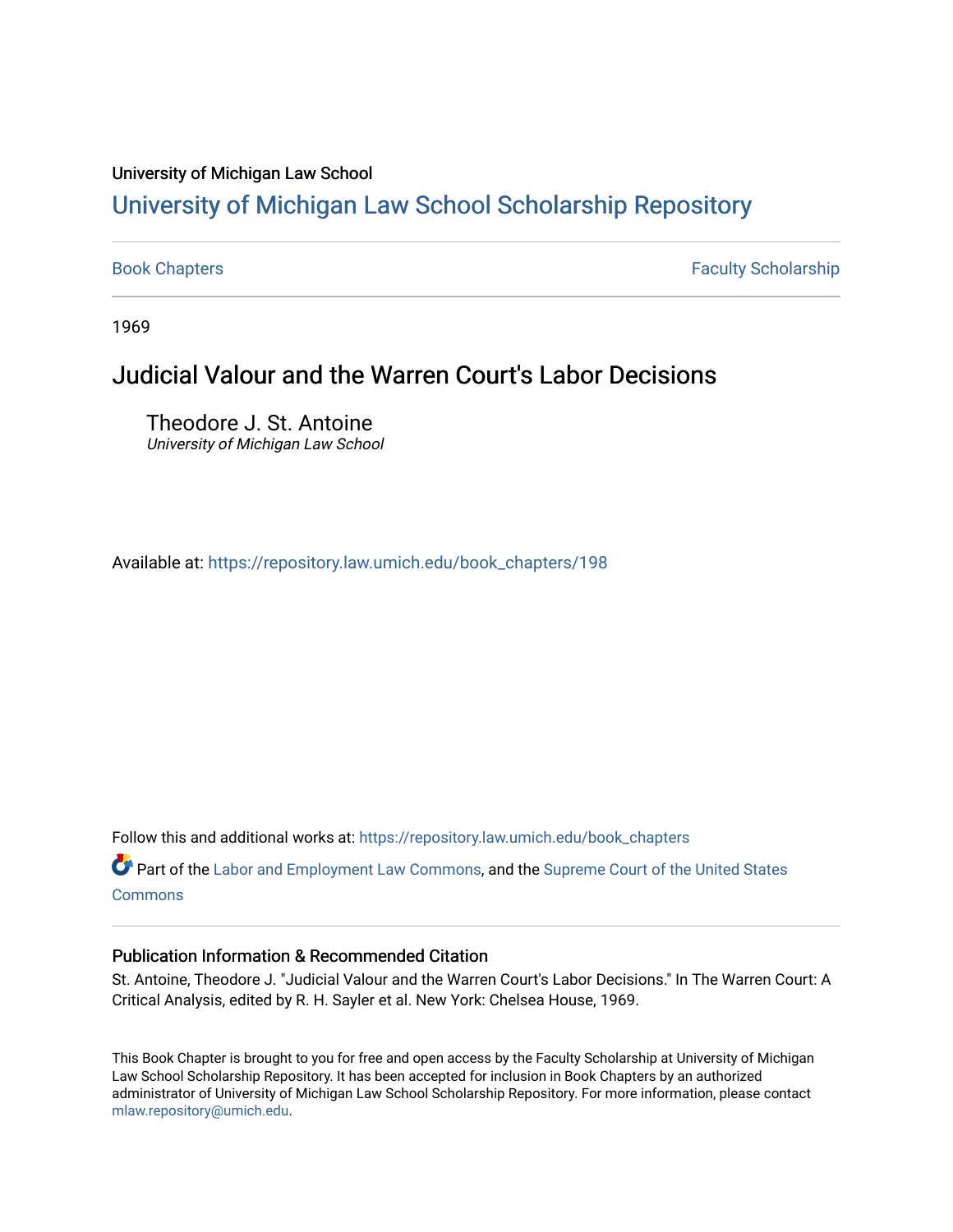# **THE WARREN COURT** A Critical Analysis

Editors Richard H. Sayler Barry B. Boyer Robert E.Gooding, Jr.

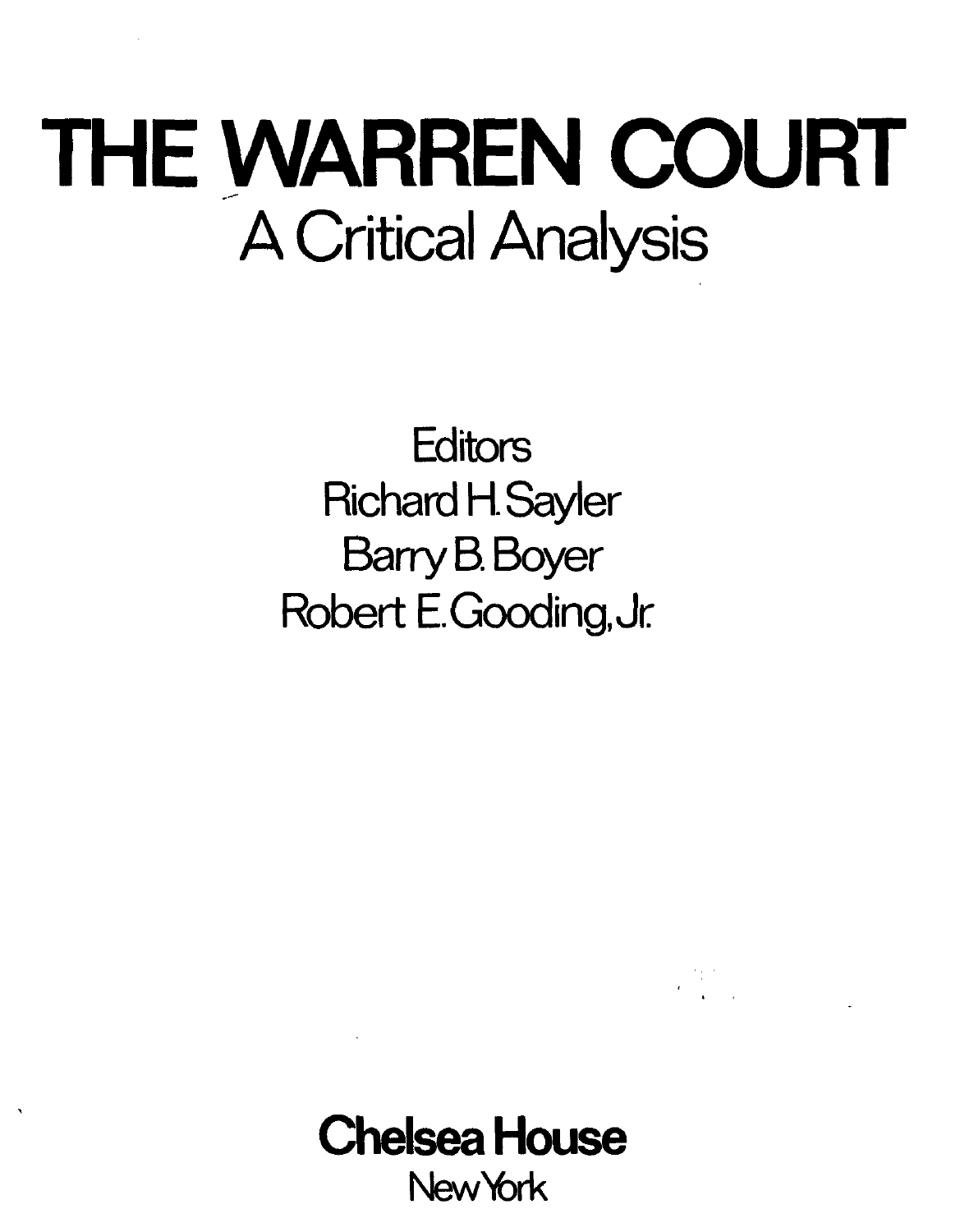## JUDICIAL VALOUR AND THE WARREN COURT'S LABOR DECISIONS

*Theodore]. St. Antoine•* 

LAWYERS who practice regularly before the Supreme Court are likely to prepare their arguments with a specific Justice in mind. The choice does not necessarily turn on who might be the swing vote in a given case. Often it is just a matter of which Justice can be relied upon, because of his particular interests and his insight, to search out the strengths and weaknesses of the opposing positions, and to see that all the hard questions are asked. In a labor case during the early years of the Warren Court, that would usually have meant Justice Frankfurter. Later on, depending on the circumstances, it might have been Justice Harlan or Brennan or Fortas. It has probably never been the Chief Justice.

Yet now as I look back upon the whole sweep of the Warren Court's labor decisions over the past decade and a half, I am struck by the sudden suspicion that many members of the Supreme Court's labor bar<sup>1</sup> may have outsmarted themselves. They were, perhaps, like the fabled fox who knew many things; they failed to recognize that it was the Chief Justice who knew the One Big Thing. For the major contribution of the Warren Court to the development of labor law has not depended on the kind of subtle statutory interpretation that is needed to wend one's way through the labyrinthine secondary boycott passages of the Taft-Hartley Act. Instead, the Court's main achievement in the labor field involved a simple but fundamental restructuring of intergovernmental relations. What the Court did, in a series of decisions that were hotly controverted at the time but have quietly won general acceptance since, was to nationalize the regulation of labor relations in industries affecting interstate commerce. The Court's action reflected the same characteristically audacious Warren approach toward established state institutions which was displayed in dealing with reapportionment and civil rights.

The importance in the Court's eyes of "federal pre-emption"the exclusion of state substantive law from areas regulated by Congress-can be shown to an extent simply in quantitative terms. Some-

<sup>•</sup> **Aaociate Professor of Law,** University **of Michigan. A.B. 1951, Fordham College: J.D. 1954, University of Michigan.--Ed.** 

<sup>1.</sup> In fairness I should mention that I was a junior member of this group (as union counsel) for about half the span of the Warren Court. No one could be more guilty than I of the accusation in the text.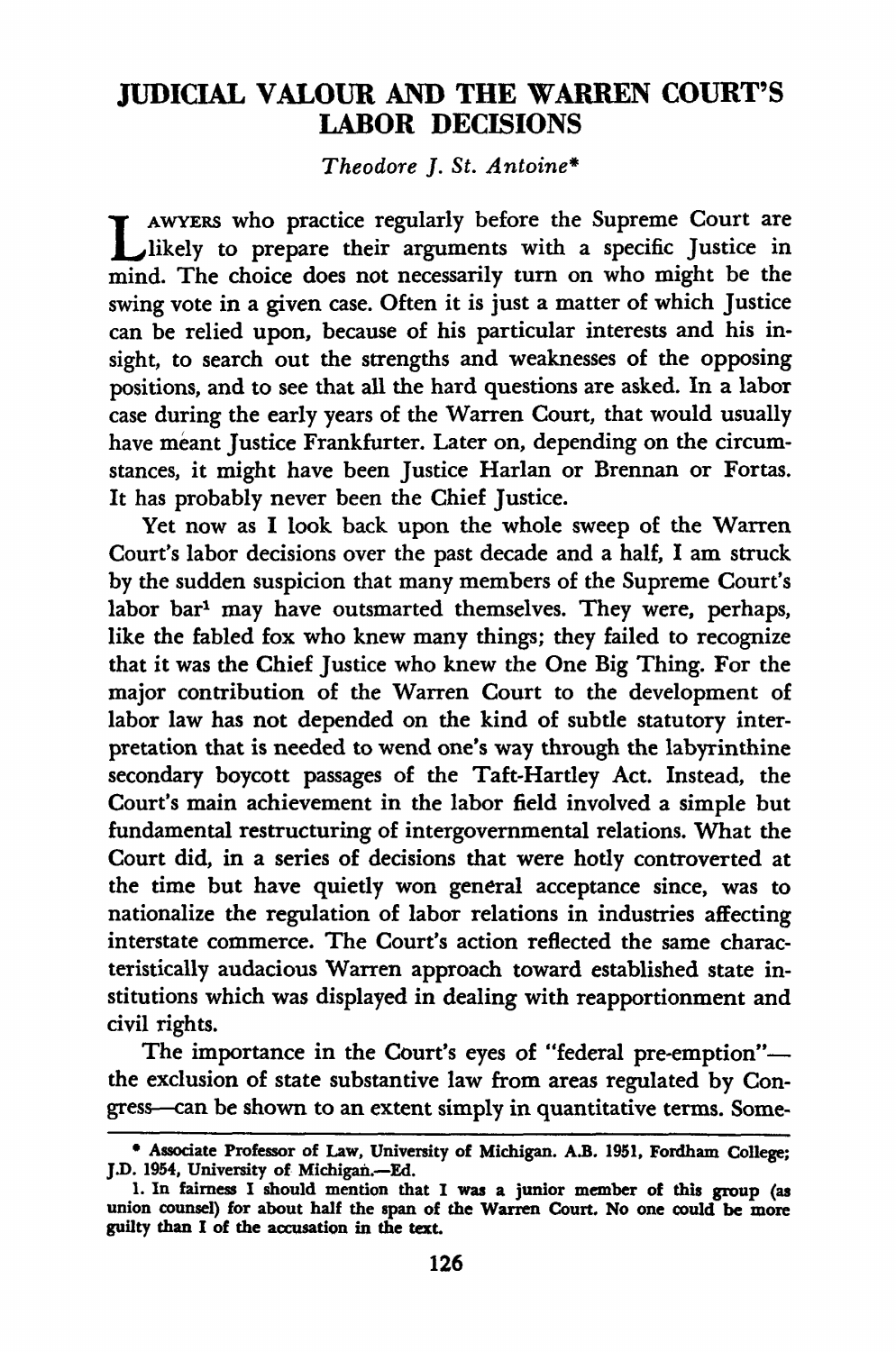what arbitrarily, I have labelled about 110 labor decisions of the Warren era as "important." Of these, almost forty-or over a third -deal either directly with the metes and bounds of the pre-emption doctrine, or with issues which would not have arisen but for the displacement of state law by federal.<sup>2</sup> I shall discuss the cases in two categories: those decisions concerned with the extent to which state law may still operate in areas subject to federal regulation; and those decisions concerned with the development of federal law to replace state law as the basis for enforcing collective bargaining agreements. Thereafter, I shall add a few words about some of the other significant labor decisions of the Warren Court.

At the time Chief Justice Warren assumed office, the pre-emption doctrine in its application to labor relations was still in its adolescence. The well-nigh axiomatic principle had been established that a state could not directly impede the exercise of federal rights of self-organization, for example, by imposing onerous licensing requirements on union agents.<sup>8</sup> But states were still free to regulate such labor activities as "quickie" strikes, which technically were neither protected nor prohibited under federal law.' More important, no clear rationale had been evolved to justify conclusions that particular kinds of conduct fell either within or without the ambit of state regulation. And there had been little airing of the underlying policy considerations which go to the very heart of our federal system: the balancing of the need for a uniform national policy in matters affecting the country as a whole against the need to accommodate regional differences and desires for local experimentation.

The first term of the Warren Court ushered in the vanguard elements of today's pre-emption theory. In *Gamer v. Teamsters*   $Union<sup>5</sup>$  the Court held that a state injunction could not duplicate a federal remedy by forbidding conduct proscribed under the National Labor Relations Act. Diversity of procedures was said to be as apt to produce conflicting adjudications as diversity of substantive rules. It soon became apparent, however, that a majority of the Court regarded a deficiency in the federal remedy as a sufficient reason for sustaining state jurisdiction. Thus, employees or employers suffering monetary losses through tortious conduct that was also an unfair

**<sup>2.</sup> Chief Justice Wam:n himself authored eleven opinions** in **the approximately 110 cues** I **surveyed: &ve dealt with pre-emption, His opinions included four diuents, three on this subject. The Chief Justice has consistently been one of the most pro**pre-emption members of the Court.

<sup>3.</sup> Hill v. Florida, 325 U.S. 538 (1945).

**<sup>4,</sup> UAW-Ari. v, WED {Briggs O' SIFa&ton CMj).], SS6 U.S. 24:5 (1949), For a more**  recent approach, see Teamsters Local 20 v. Morton, 377 U.S. 252 (1964). **5, 546 U.S. 485 (1955),**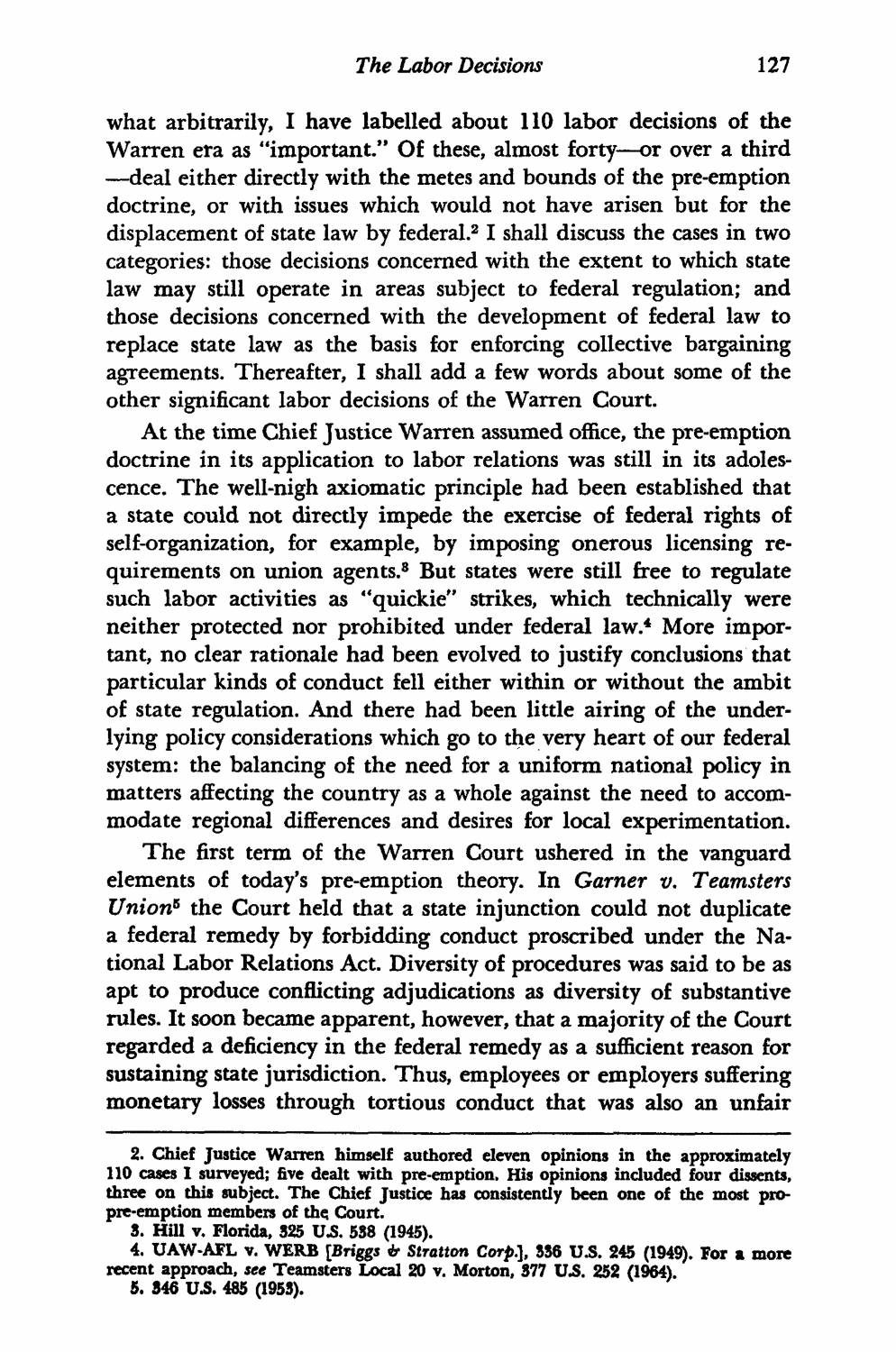labor practice could maintain a **state** court action for **damages,** since the National Labor Relations Board had no general power to award full compensatory relief.6 At this juncture Chief Justice Warren stepped in to protest a state's awarding damages, especially punitive damages, for conduct regulated by the federal labor statutes. As he saw it, the uniformity of regulation by which Congress sought to secure nationwide industrial peace would be undermined by the numerous variations in state laws and the "provincialism" of local juries.'

The Warren views did not entirely prevail, but their influence was plainly felt in *San Diego Building Trades Council v. Garmon,*<sup>8</sup> which remains the Court's most definitive statement on pre-emption. There the Court in handling the pre-emption issue shifted from an emphasis on the nature of the state relief sought (was it more adequate than the federal remedy?) to an emphasis on the nature of the activity in question (was it regulated under federal law?). The now-famous test was enunciated that if conduct is "arguably'' protected by section 7 of the NLRA, or "arguably" prohibited by section 8, exclusive primary jurisdiction rests in the NLRB and state (or federal) courts are precluded from acting. Earlier decisions which had appeared to rely on the deficiency of the federal remedy were explained as upholding state court jurisdiction because violence or threatened violence was present, or because the activity was of "merely peripheral concern" to the federal statutory scheme.<sup>9</sup>

**The** soundness of all this surely is not self-evident. Under the expansive pre-emption doctrine, states have been sharply limited in the role they can play as "laboratories" for social experiment. Numerous restrictions have been imposed on customary state functions. Thus, although the states can still assert their police power to maintain public order, they cannot take over a public utility to halt a. strike.10 Laws not dealing specifically with labor relations, such as state antitrust statutes<sup>11</sup> and even traditional common-law libel doctrines,12 may also run afoul of the pre-emption principle. This is so

12. Cf. Linn v. Plant Guard Workers Local 114, 383 U.S. 53 (1966) (libel action

<sup>6.</sup> United Constr. Workers v. Laburnum Constr. Corp., 347 U.S. 656 (1954); UAW v. Russell, 356 U.S. 634 (1958).

<sup>7.</sup> UAW v. Russell, 356 U.S. 634, 650-51 (1958) (dissenting opinion).

<sup>8. 359</sup> U.S. 236 (1959).

<sup>9. 359</sup> U.S. at 241-43, citing United Constr. Workers v. Laburnum Constr. Corp., 547 U.S. 656 (1954) (threatened violence); UAW v. Russell, 856 U.S. 684 (1958) (mass picketing); IAM v. Gonzales, 356 U.S. 617 (1958) (wrongful expulsion of member from union).

<sup>10.</sup> Street, Elec. Ry. &: Motor Coach Employees Div. 1287 v. Missouri, 374 U.S. 74 (1968).

<sup>11.</sup> Teamsters Local 24 v. Oliver, 358 U.S. 283 (1959).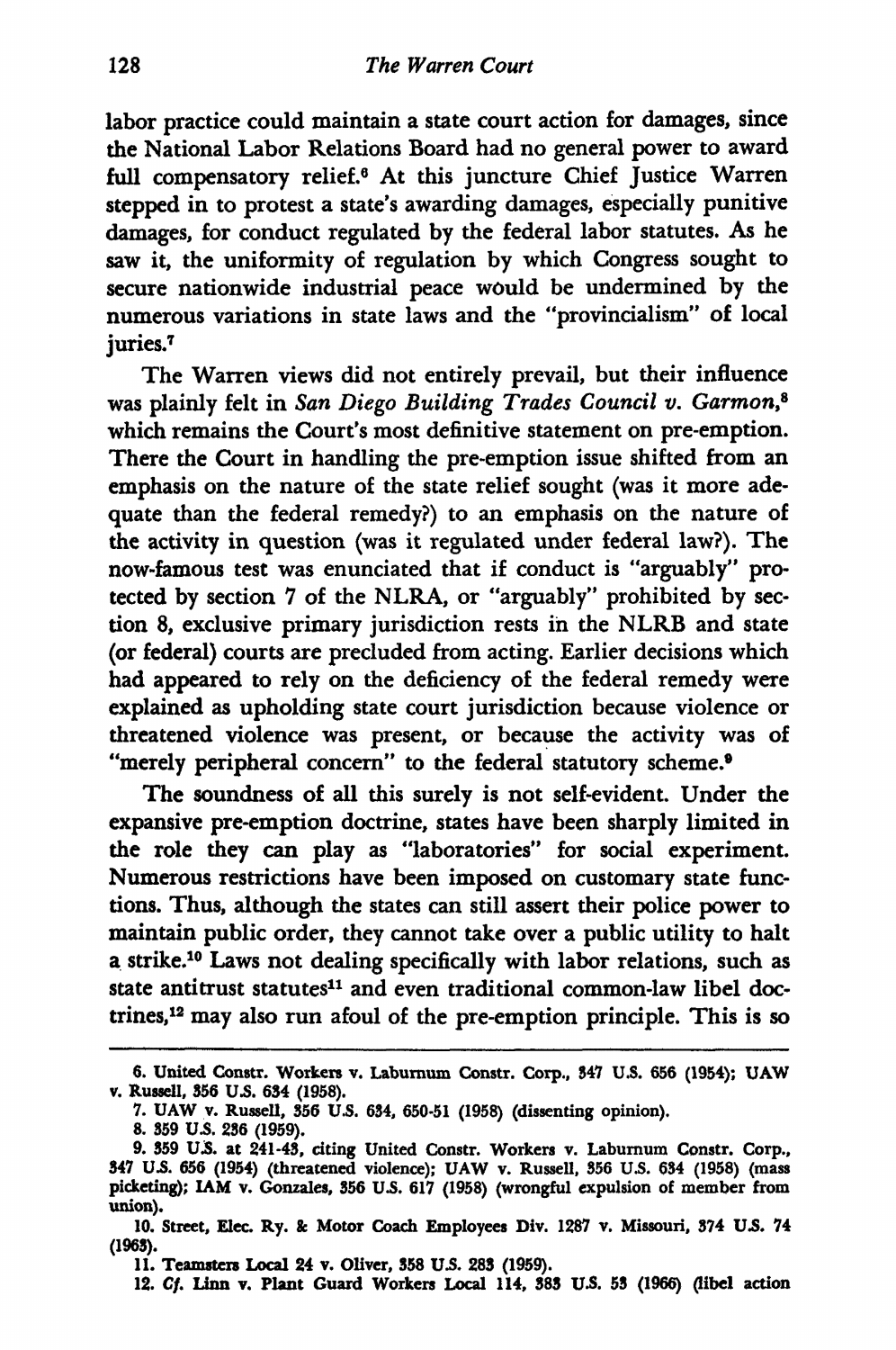even though it is by no means clear that Congress is as eager as the Supreme Court would suggest to ensure the unsullied uniformity of federal regulation.18 In extending the pre-emption doctrine, the Court nonetheless moved boldly ahead, willing to risk local losses to achieve national gains, and willing too, it would seem, to risk congressional displeasure for reading more into the statute than the legislature may have intended.

On balance, I think the Court has acted wisely. Labor law continues to be one of our most divisive domestic issues, and much of the divisiveness runs along regional lines. Federally enforced uniformity thus seems peculiarly necessary, lest either unions or employers be unduly favored in particular states. Such regional varia• tions could hardly fail to have an adverse impact on the nation's economy. For example, plants might be lured from place to place while labor bitterness constantly deepened. The present healthy trend toward a leveling of wage rates for similar jobs across the country could well be reversed. Of course, a different result in almost any given Supreme Court pre-emption decision would doubt· less not have had dire consequences. But by now we probably have sufficient experience under the Court's broad pre-emption doctrine to conclude that vital local interests have in fact suffered no serious injury. This alone may be enough to indicate that the Court was right when it began to tip the scales, as a matter of general policy, in favor of national interests rather than local concerns.

The Warren Court's vigor in furthering the primacy of federal law was demonstrated even more strikingly in its rulings on the enforcement of collective bargaining agreements. Labor contracts were traditionally enforced in accordance with state substantive law. It was often hard to sue a union in the state courts, however, because of the difficulty of obtaining jurisdiction over an unincorporated association. Therefore, in 1947, Congress-wrote section 801 into the Taft-Hartley Act<sup>14</sup> to provide that suits on contracts between unions and employers could be brought in the federal district courts. Unions were explicitly made competent to sue or be sued as entities.

But what was the substantive law to be applied in 301 suitsfederal or state? If section 301 were to be treated as merely pro• cedural, with state substantive law applicable, the provision would

maintainable only if defamation in course of labor dispute is malicious and actually injurious),

IS. When Congress enacted the Landrum-Griffin Act in 1959 to provide the first comprehensive federal regulation of internal union affairs, it specifically negated any general intent to exclude concurrent state regulation. *See* 29 U.S.C. § 523 (1964).

<sup>14. 29</sup> U.S.C. § 185 (1964).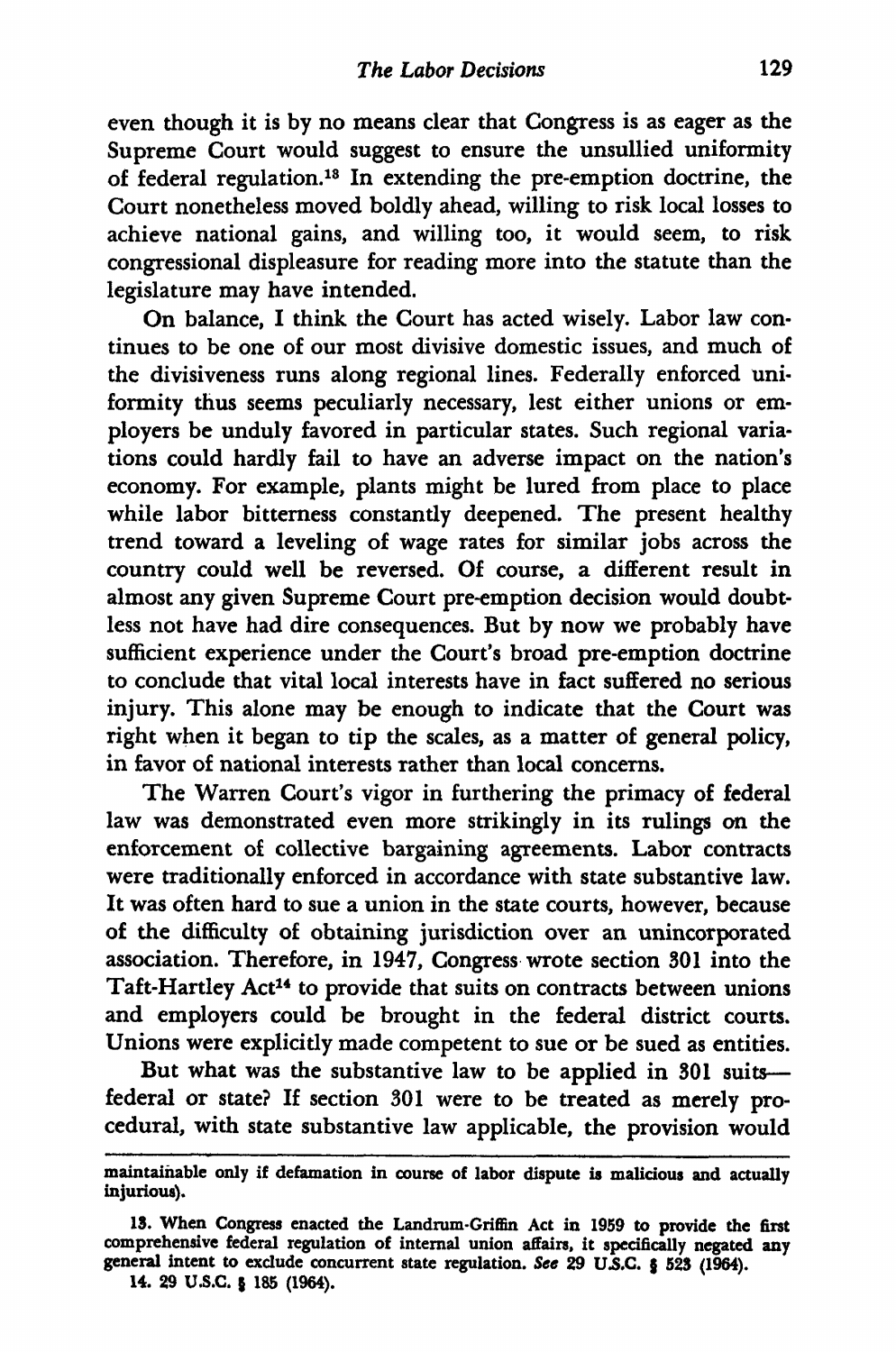be of dubious constitutionality; article Ill of the Constitution confines the jurisdiction of the federal district courts to cases involving diversity of citizenship or a federal question. Yet section 301 was silent on the question of applicable law, and Congress had furnished no clear guidance.

After one earlier inconclusive skirmish,<sup>15</sup> the Supreme Court came to grips with the problem in *Textile Workers Union v. Lincoln Mills. <sup>16</sup>*A union sued an employer in federal court for specific performance of the arbitration provisions in the parties' collective contract. Jurisdiction was contested. Justice Douglas, for the Court, cut the constitutional knot with one swift stroke, declaring that "the substantive law to apply in suits under  $\S 301(a)$  is federal law which the courts must fashion from the policy of our national labor laws."17 Once this was established, jurisdiction could constitutionally be reposed in the federal judiciary.

Perhaps the magnitude of the Court's undertaking in *Lincoln Mills* can best be gauged by attending to the highly literate criticism leveled at the decision in a classic article by Professors Alexander Bickel and Harry Wellington of the Yale Law School.18 The authors point out, quite correctly, that Justice Douglas' previously quoted conclusion, "which intrudes upon state power, which finds no support in the language of the statute and insignificant support in the legislative history, received no explanation in the opinion."19 But their ultimate objection to *Lincoln Mills* is far more profound. With an almost mystical concern for the institutional integrity of the judiciary, Bickel and Wellington argue that section 301, as read by the Supreme Court, demands of the federal courts a task to which they are "enormously unequal," and "its imposition on them is therefore capable of damaging their usefulness for the essential duties that they are suited to perform."20 The authors concluded that when Congress confers responsibilities upon the federal courts which are beyond their institutional capabilities, the proper disposition is a "remand" of the matter to Congress for further consideration. Remand is to be achieved through "any form of dismissal for lack of jurisdiction which does no violence to the statutory Ianguage."21

19. *Id.* at 85-86.

21. Id. at 35.

<sup>15.</sup> Association of Westinghouse Salaried Employees v. Westinghouse Elec. Corp., 848 U.S. 487 (1955).

<sup>16. 858</sup> U.S. 448 (1957).

<sup>17. 353</sup> U.S. at 456. Justice Frankfurter dissented in a massively documented eightyaix-page opinion in which be sought to show that § 801 did not create substantive rights but was only procedural. 353 U.S. at 460.

<sup>18.</sup> *Legislative Purpose and the Judicial Process: The Lincoln Mills Case,* 71 Rutv. L. REV. 1 (1957).

<sup>20.</sup> *Id.* at 22-23.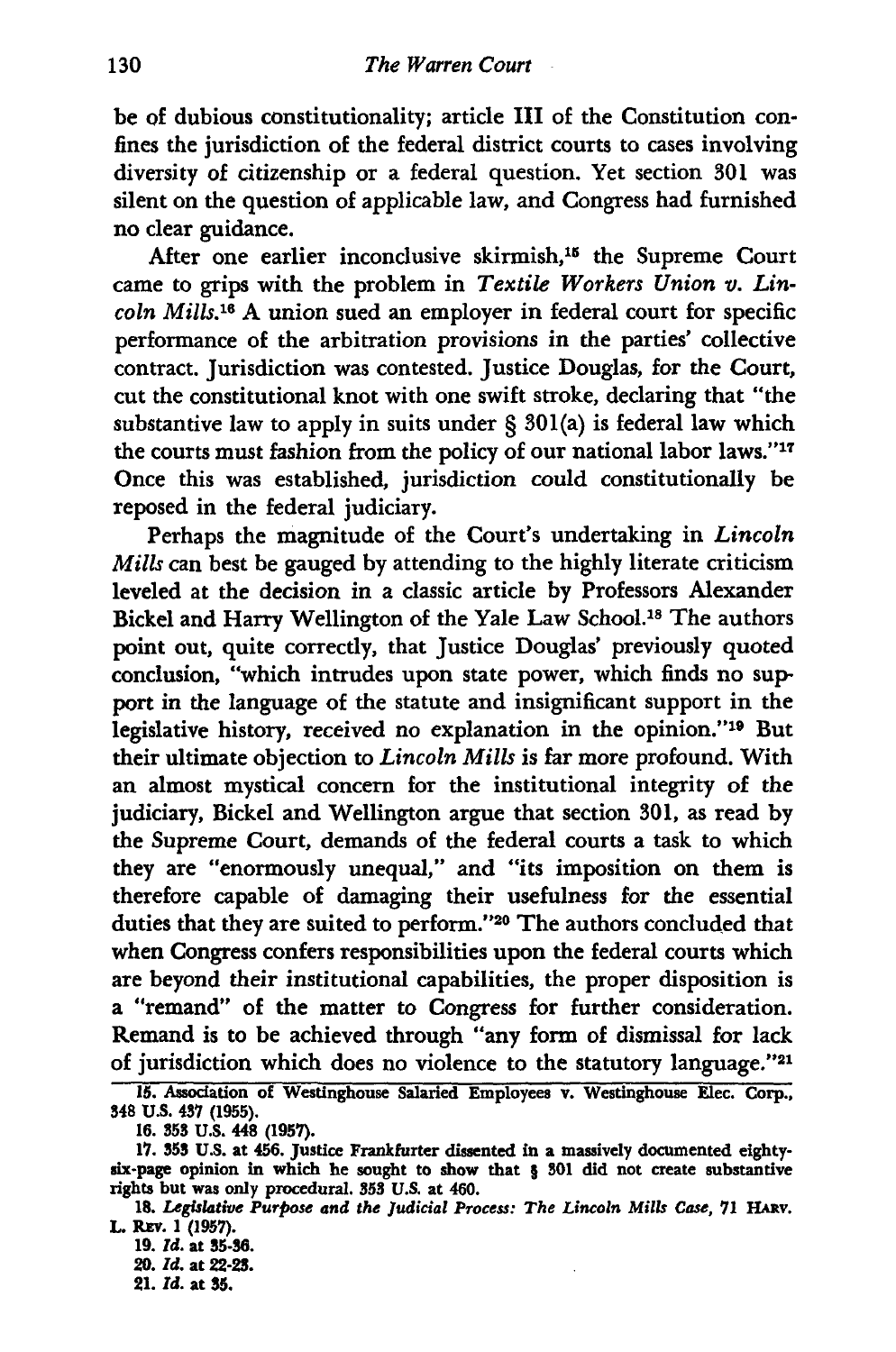The task shouldered by the Supreme Court, despite the grave apprehensions of Bickel and Wellington, was the task of fashioning a body of federal contract law to govern the enforcement of collective agreements. Its sources were to be the policies of the federal labor statutes, state contract law where appropriate, arbitrators' decisions, and so on. Bickel and Wellington looked at these "bits and pieces" and were aghast; the Court had faith that "judicial inventiveness" would find a way.22 Perhaps that is the difference between professors and practical men. By hindsight, at any rate, it is hard to find justification for the fears of the two perceptive Yale critics.

Possibly an explanation for the easy survival of the federal judiciary lies in the next maneuver executed by the Warren Court. Having boldly staked out a claim in *Lincoln Mills* to the whole of the labor contract domain, the Court then turned around in the *Warrior* trilogy28 and delegated to arbitrators the principal responsibility for interpreting and applying collective bargaining agreements. Courts are to order arbitration of grievances under a contract "unless it may be said with positive assurance that the arbitration clause is not susceptible of an interpretation that covers the asserted dispute."<sup>24</sup> Moreover, an arbitrator's award is to be enforced by a court without a review on the merits, so long as the award is not the product of fraud or capriciousness. Thus, through the *Warrior* approach, the Court may have finessed many of the problems envisaged by Bickel and Wellington.

Even so, the Warren Court has managed to build up a fairly substantial body of basic contract doctrine. For instance, a labor agreement may be binding on a successor employer even though he has not signed it.<sup>25</sup> Available grievance and arbitration machinery has to be exhausted before there can be resort to a court suit on a contract.28 And in the absence of a federal statute of limitations, state statutes apply to section 301 actions.27 These are the kinds of questions one might have anticipated the Court would have to resolve. They hardly seem a threat to its institutional capacities.

Perhaps the most nettlesome current issue of labor contract enforcement is the impact of the Norris-La Guardia Act. Here, more than anywhere else, the Supreme Court may be open to the charge

<sup>22.</sup> Textile Workers Union v. Lincoln Mills, 353 U.S. 448, 457 (1957).

<sup>23.</sup> United Steelworkers v. American Mfg. Co., 363 U.S. 564 (1960); United Steelworkers v. Warrior & Gulf Nav. Co., 363 U.S. 574 (1960); United Steelworkers v. Enterprise Wheel & Car Corp., 363 U.S. 593 (1960).

<sup>24.</sup> United Steelworkers v. Warrior & Gulf Nav. Co., 363 U.S. 574, 582-83 (1960).

<sup>25.</sup> John Wiley & Sons, Inc. v. Livingston, 376 U.S. 543 (1964).

<sup>26.</sup> Drake Bakeries, Inc. v. Bakery Workers, Local 50, 370 U.S. 254 (1962); Republic Steel Corp. v. Maddox, 579 U.S. 650 (1965).

<sup>27.</sup> UAW v. Hoosier Cardinal Corp., 385 U.S. 696 (1966).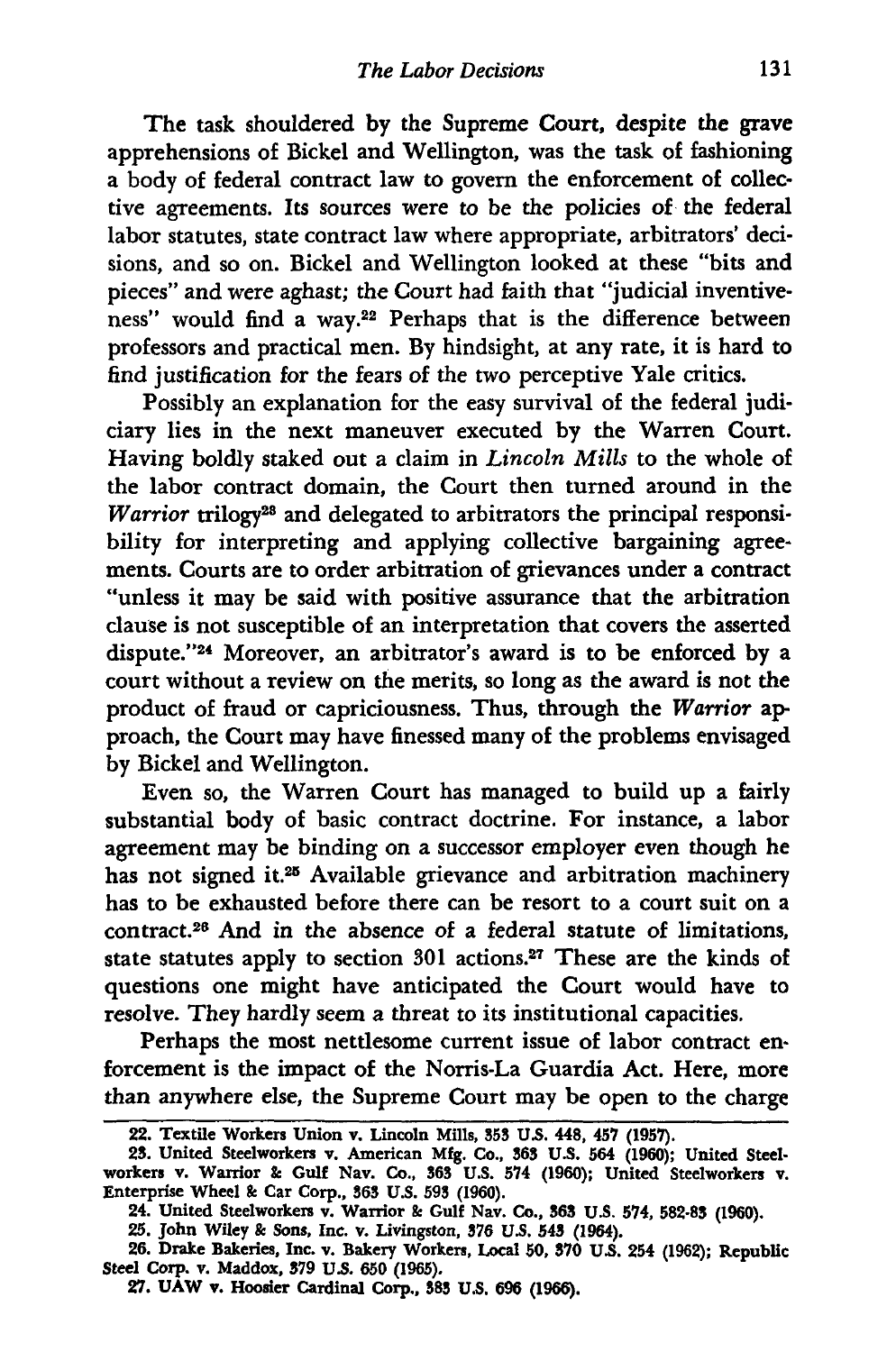that it failed to think through the implications of applying federal substantive law to suits brought under section 801. So far, the Court has held that the Norris-La Guardia injunction ban does not prevent specific enforcement of an agreement to arbitrate,<sup>28</sup> but that it does prevent an injunction by a federal court against a strike in breach of contract.<sup>29</sup> Two embarrassing questions are left. Does Norris-La Guardia prevent a decree ordering specific performance of an arbitrator's award directing a union to halt a strike? And, does Norris-La Guardia apply to prevent a *state* court injunction against a strike in breach of contract?<sup>30</sup> If the last question is answered "yes," that will be an ironic denouement to the Taft-Hartley Congress' efforts to *increase* the range of employer remedies against unions. If the question is answered "no," the anomaly may be that state courts will become, by employer choice, the principal formulators of federal law in this important area.<sup>81</sup> These logical difficulties could have been avoided if the Supreme Court had applied state substantive law in *Lincoln Mills.* The chances are, however, the Court would have come out the same way even if it had foreseen these problems. For the policy tug of having uniform federal law govern contract enforcement would have remained. And in a conflict between logic and policy, the Warren Court has never been prone to favor logic.

Several other labor doctrines of the Warren Court mirror the libertarian philosophy that has permeated the Chief Justice's tenure. At least two should be mentioned-free speech and individual rights.

After being in eclipse for almost a decade, $82$  the concept of peaceful picketing as a form of free speech protected by the first amendment enjoyed a resurgence in the late years of the Warren Court. In one case the Court engaged in some rather strained statutory interpretation to reach the conclusion that the 1959 amendments to the Taft-Hartley Act do not forbid consumer picketing aimed at a particular nonunion product being distributed by a neutral retailer;<sup>88</sup> otherwise, difficult constitutional questions might have been raised. In another case the Court held that a state court injunction

<sup>28.</sup> Textile Workers Union v. Lincoln Mills. 353 U.S. 448 (1957).

<sup>29.</sup> Sinclair Ref. Co. v. Atkinson, 370 U.S. 195 (1962).

<sup>30.</sup> State courts retain jurisdiction to enforce collective agreements, but they must apply federal substantive law under  $\frac{1}{2}$  301. Teamsters Local 174, v. Lucas Flour Co., 369 U.S. 95 (1962).

<sup>31.</sup> Union removal of § 301 suits from state to federal court may solve this dilemma. See Avco Corp. v. Machinists Aero Lodge 735, 390 U.S. 557 (1968).

<sup>82.</sup> See, e.g., Teamsters Local 695 v. Vogt, Inc., 354 U.S. 284 (1957).

<sup>33.</sup> NLRB v. Fruit & Vegetable Packers & Warehousemen Local 760 [Tree Fruits], 877 U.S. 58 (1964).